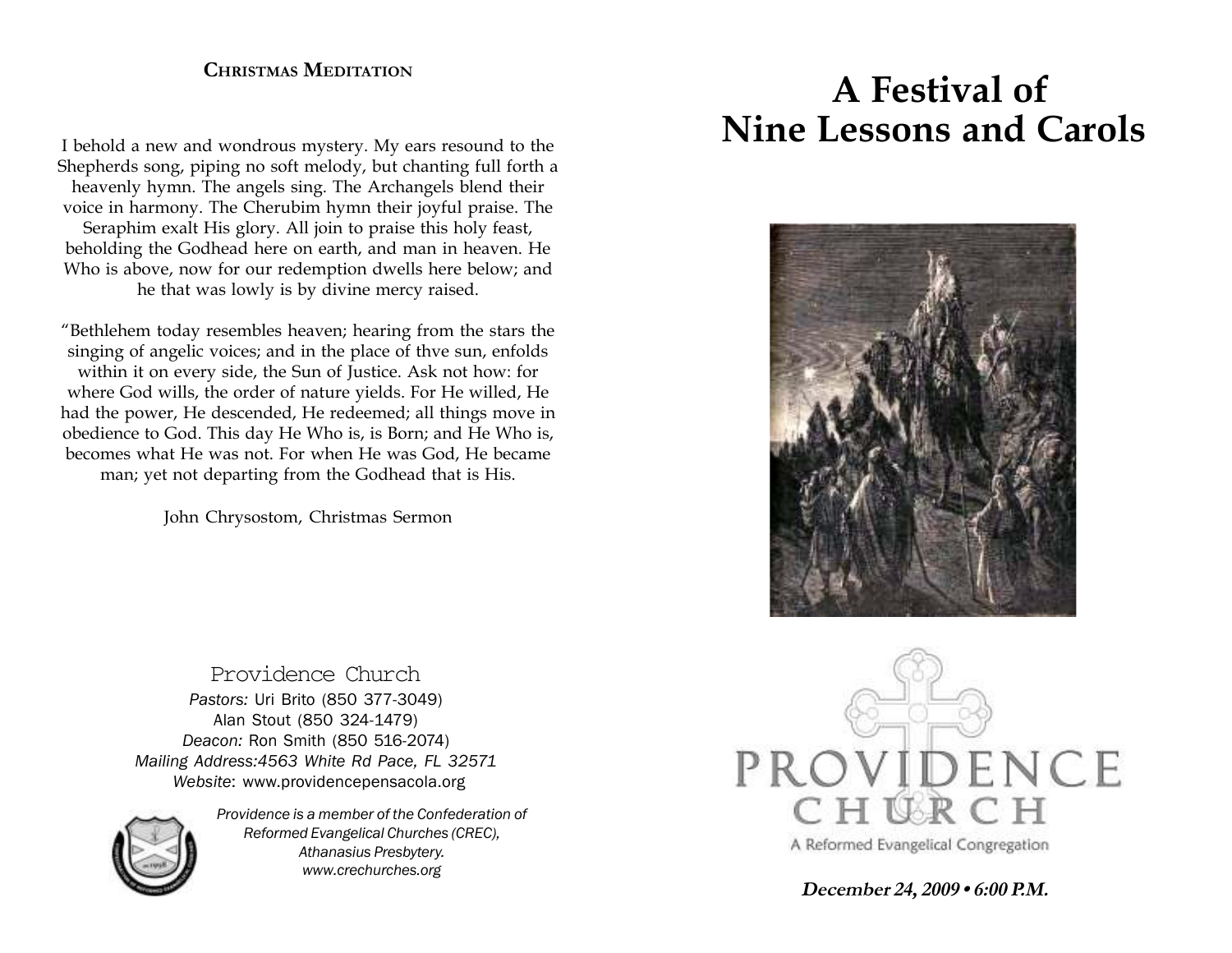#### **Welcome!**

We extend a warm welcome to our guests this evening We are glad you are joining in worship with Providence Church this Christmas Eve, and we pray that your soul will be refreshed and fed by the Word of Christ. Please join us after the service for cider, coffee and conversation in back.

 If you are without a Church home and would like to visit with Providence Church please know that you are welcome any Sunday at 9:30 for Covenant Renewal Worship. We also have a Bible Study time following the worship service. The Saints of Providence are eager to talk to you and get to know you better. Please feel free to seek any of us out to find out more about our Church.

#### **The Basics of Family Worship**

Parents are responsible to teach the Word of God to their children and make sure they understand what they hear from the pulpit on the Lord's Day (Deuteronomy 6:6-9). Set aside a brief time each day to sit down as a family and worship the Lord together. You can do the following three things in 15 minutes or less, but the benefits you reap will be eternal.

- 1. Sing a hymn or a worship song. Next week's hymns for the worship service are printed in the bulletin.
- 2. Read a Scripture passage and discuss its meaning and application.
- 3. Pray together. Take your petitions to the Lord and pray for one another.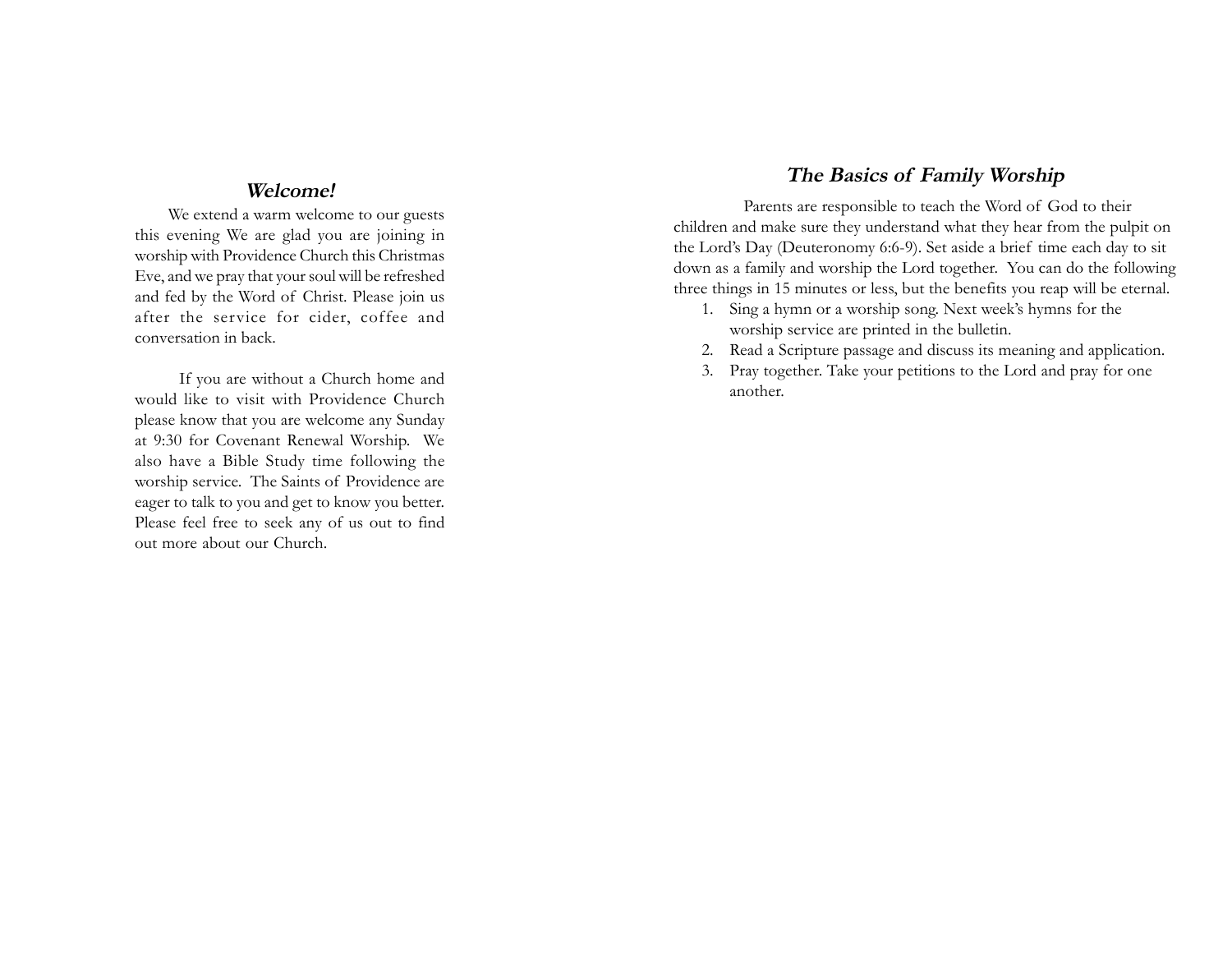# **A SERVICE OF LESSONS AND CAROLS**

*December 24, 2009 • 6:00 PM*

| Prelude                                                                                                                                                                                                                                                                                                                                                                                                                                                                                                                                                                                                                                                                                                                                                                                                 |                                                                                                                                                                                                |  | Rev. James Jordan                  |
|---------------------------------------------------------------------------------------------------------------------------------------------------------------------------------------------------------------------------------------------------------------------------------------------------------------------------------------------------------------------------------------------------------------------------------------------------------------------------------------------------------------------------------------------------------------------------------------------------------------------------------------------------------------------------------------------------------------------------------------------------------------------------------------------------------|------------------------------------------------------------------------------------------------------------------------------------------------------------------------------------------------|--|------------------------------------|
| *Call to Worship                                                                                                                                                                                                                                                                                                                                                                                                                                                                                                                                                                                                                                                                                                                                                                                        |                                                                                                                                                                                                |  | Psalm 100                          |
|                                                                                                                                                                                                                                                                                                                                                                                                                                                                                                                                                                                                                                                                                                                                                                                                         | *Pastor: In the Name of the Father, and the Son, and the Holy Spirit!<br>People: Amen!<br>*The Lord be with you!<br>And also with you!                                                         |  | Matthew 28:19<br>Ruth 2:4          |
|                                                                                                                                                                                                                                                                                                                                                                                                                                                                                                                                                                                                                                                                                                                                                                                                         | *The people who walked in darkness,                                                                                                                                                            |  | Isaiah 9:2                         |
|                                                                                                                                                                                                                                                                                                                                                                                                                                                                                                                                                                                                                                                                                                                                                                                                         | Have seen a great light!<br>*Those who lived in a land of deep darkness,<br>On them a light has shined!                                                                                        |  |                                    |
| Confession of sin and Lord's Prayer.<br>Our Father which art in heaven, Hallowed be thy name.<br>Thy kingdom come. Thy will be done in earth, as it is in heaven.<br>Give us this day our daily bread. And forgive us our debts, as we<br>forgive our debtors. And lead us not into temptation, but deliver us<br>from evil: For thine is the kingdom, and the power, and the glory,<br>for ever. Amen.<br>God says, "Comfort, yes, comfort my people! Speak comfort to<br>Pastor:<br>Jerusalem, and cry out to her, that her warfare is ended, that her iniquity is<br>pardoned." Your heavenly Father sent forth his Son, born of a woman,<br>born under the law, to redeem you from the curse of sin. Receive his<br>promise of forgiveness by faith and rejoice in the assurance of God's<br>favor. |                                                                                                                                                                                                |  |                                    |
|                                                                                                                                                                                                                                                                                                                                                                                                                                                                                                                                                                                                                                                                                                                                                                                                         | *Congregational Hymn                                                                                                                                                                           |  | #226 Comfort, Comfort Ye My People |
| Pastor:                                                                                                                                                                                                                                                                                                                                                                                                                                                                                                                                                                                                                                                                                                                                                                                                 | Jesus Christ, in the fullness of time, took on flesh to seek and<br>save those who were lost. We are the fogiven people of God<br>and we worship the Lamb who takes away the sin of the world. |  |                                    |

#### **People: Thanks be to God.**

Let all the Earth praise Him.

*\*The congregation will please stand.*